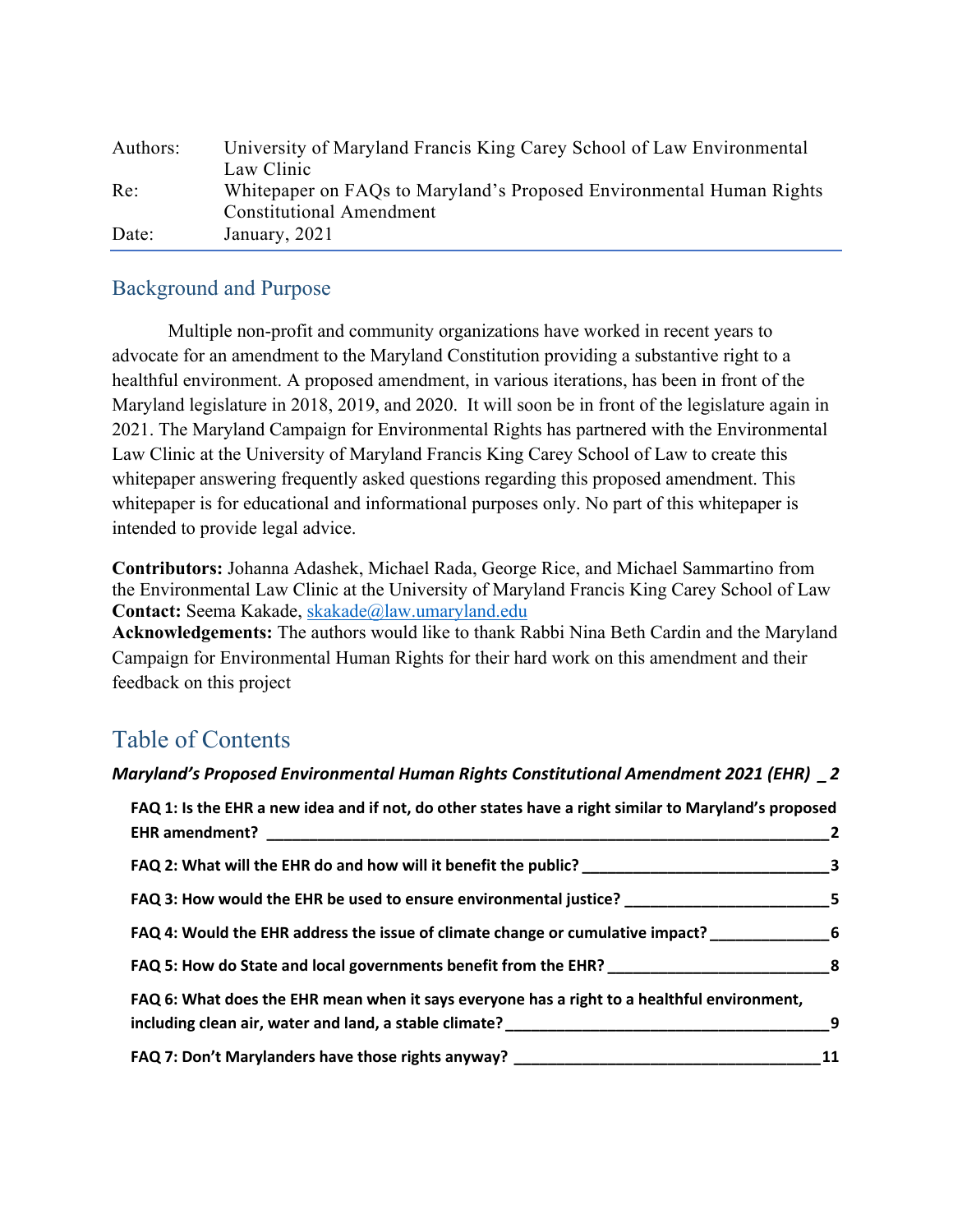| FAQ 8: What is the public Trust Doctrine and how will it interact with the EHR? 12                                                                                                         |      |
|--------------------------------------------------------------------------------------------------------------------------------------------------------------------------------------------|------|
| FAQ 9: Why does Maryland need a constitutional amendment, especially if the language is already<br>in MEPA?                                                                                | -13  |
| FAQ 10: Will the EHR open a "slippery slope of rights"? How is an environmental right different<br>than the right to access to healthcare, or housing, or education? _____________________ | - 15 |
| FAQ 11: Who would decide between competing values (for example producing clean energy with<br>wind or solar arrays that some believe would destroy the viewshed)? 16                       |      |
| FAQ 12: How does a constitutional amendment get passed in Maryland? ____________________17                                                                                                 |      |
| Appendix<br><u> 1980 - Johann Barbara, martxa alemaniar argumento de la contrada de la contrada de la contrada de la contrad</u>                                                           | 17   |

# Maryland's Proposed Environmental Human Rights Constitutional Amendment 2021 (EHR)

1.Each person has a fundamental and inalienable right to a healthful environment, including clean air, water and land, a stable climate, and to the preservation, protection, and enhancement of the ecological, scenic, and historic values of the environment.

2.The State has a duty as trustee to protect, preserve and enhance the air, land, water, living and historic resources for the benefit of the people of this State including future generations.

#### **FAQ 1: Is the EHR a new idea and if not, do other states have a right similar to Maryland's proposed EHR amendment? Answer:**

As of 2020, more than twenty states have varying forms of environmental rights located within their constitutions. The majority of those are policy declarations: "the protection of the state's beautiful and healthful environment is hereby declared to be of fundamental importance to the public interest, health, safety and the general welfare"<sup>1</sup>; "it shall be the policy of this State to conserve and protect its lands and waters for the benefit of all its citizenry"2; or "it shall be the policy of the Commonwealth to conserve, develop, and utilize its natural resources, its public lands, and its historical sites and buildings."3 Amendments containing policy declarations can

 $1$  N.M. CONST. art XX,  $\S$  21.

 $2$  N.C. CONST. art. XIV,  $\S$  5.

 $3$  VA. CONST. art. XI,  $\S$  1.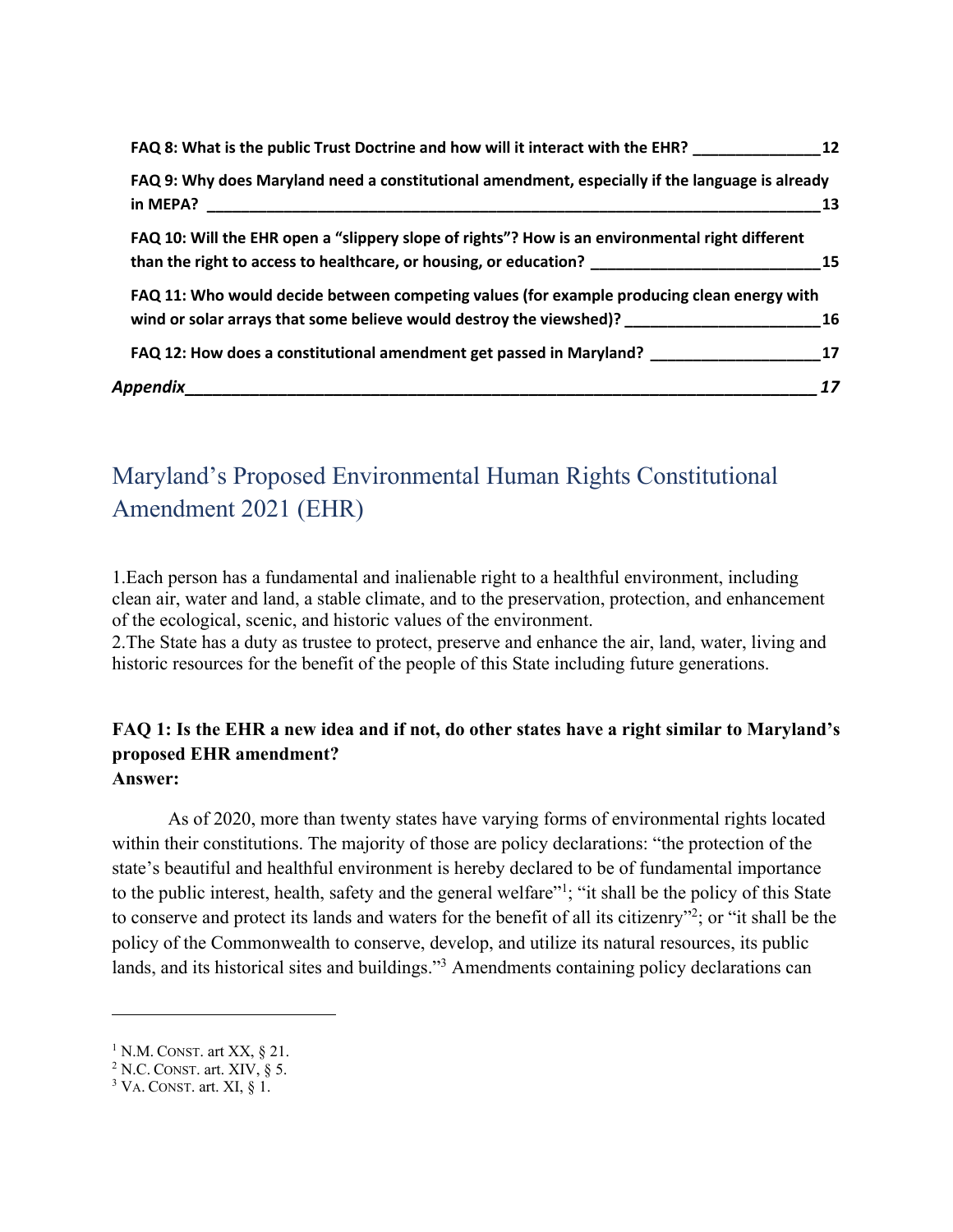also designate funds and order the legislature to enact laws to the requested end. Six states have Environmental Rights Amendments that confer to the people a substantive right, that may look like: "each person has the right to a healthful environment."<sup>4</sup>

Other states use their amendment to help confer standing<sup>5</sup>, bolster existing environmental legislation<sup>6</sup>, and produce environmental wins<sup>7</sup>. The concept of an EHR evolved from the substantive environmental rights enacted in the 1970s.<sup>8</sup> Both have similar goals of environmental protection, recognizing the intrinsic benefits of a healthy and clean environment, but the EHR puts more emphasis on environmental effects as they relate to humans. Depending on its intended use, legislative comments and history, and judicial interpretation, an EHR may be a better tool for fighting certain environmental issues.

Environmental justice issues have not been the predominant focus of litigation in Pennsylvania, Illinois, or Hawaii in cases utilizing their Environmental Rights Amendments. However, scholars believe that the language of the amendments could be very effective at tackling environmental justice problems.<sup>9</sup> An amendment focusing more on environmental problems as they relate to humans could be more effective as a way to garner support from groups other than environmentalists, such as economists and other human-focused factions. Further, since most environmental problems can be framed by how they affect humans, an EHR could be an effective method of solving environmental problems.

### **FAQ 2: What will the EHR do and how will it benefit the public? Answer:**

The EHR, first and foremost, will clarify the state's environmental priorities, guide subsequent legislation, and declare the state's public trust obligations. If the EHR acts like the Environmental Rights Amendments of the  $1970s^{10}$ , it could help confer legal standing in

 $4$  IL. CONST. art. XI,  $§$  2.

<sup>5</sup> Historically helpful in Illinois, like in *Glisson v. Marion*, 720 N.E.2d 1034 (Il. 1999).

<sup>6</sup> This occurred in Pennsylvania in *Commonwealth v. Parker White Metal Co.*, 515 A.2d 1358 (Pa. 1986).

<sup>7</sup> Environmentalists in Hawai'i used the amendment to require the government body deciding new power sources to consider the effects of Green House Gases. *In re Hawai'i Elec. Light Co.*, 445 P.3d 673 (Haw. 2019).

<sup>8</sup> *See* PA. CONST. art. I, §27; ILL. CONST. art. XI, §§ 1,2.

<sup>9</sup> Neil A.F. Popovic, *Pursuing Environmental Justice with International Human Rights and State Constitutions*, 15 STAN. ENVTL. L.J. 338*,* 360-61 (1996).

 $10$  The substantive Environmental Rights Amendments that are seen today were promulgated in the 1970s, this includes Illinois, Pennsylvania, Hawaii, and others.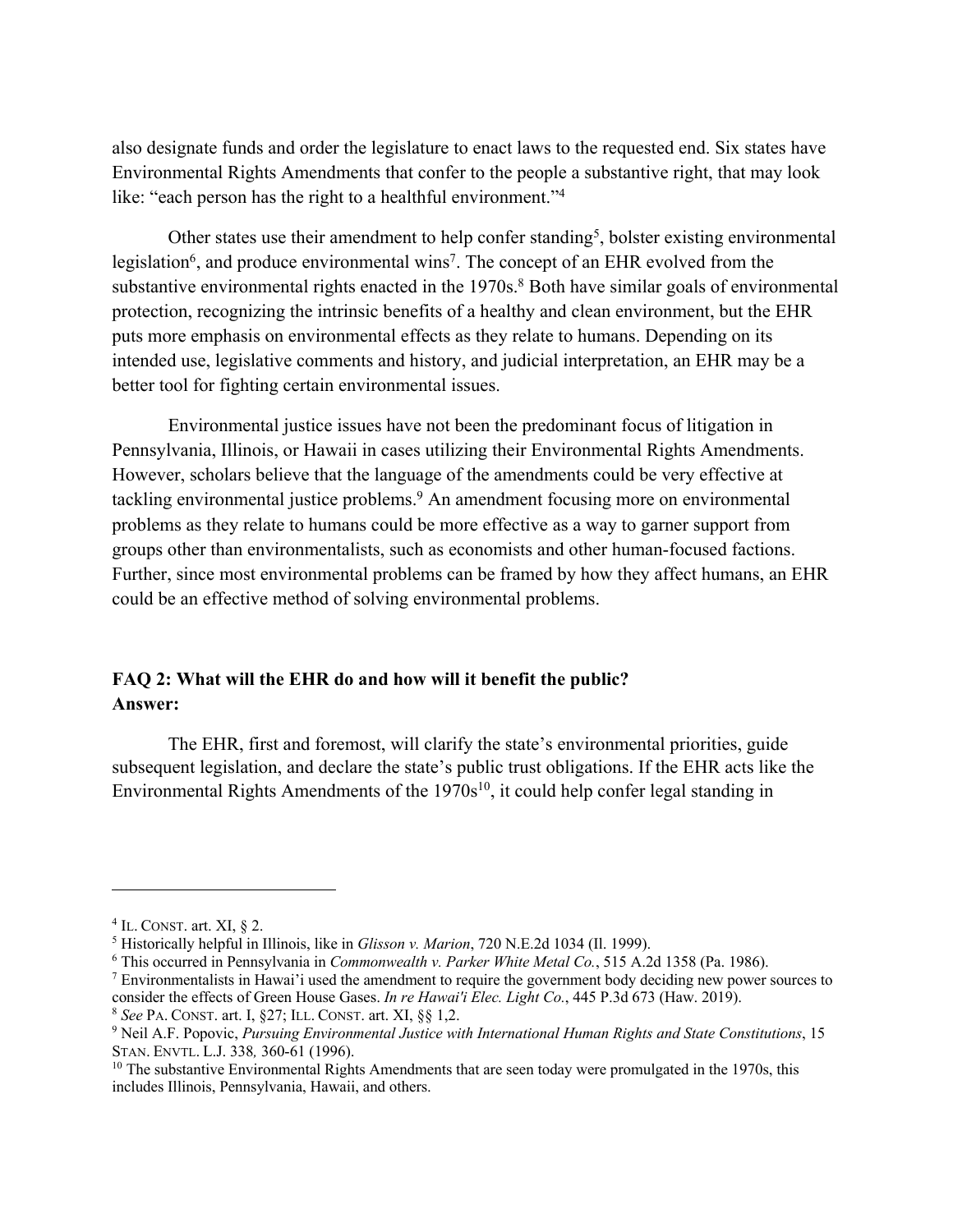environmental lawsuits.<sup>11</sup> Legal standing is a prerequisite to any case; it requires injury, traceability, redressability, and sometimes contains harsher common law requirements for environmental lawsuits. An example of an Environmental Rights Amendment helping citizens with standing occurred in Illinois. In Illinois, the Supreme Court of Illinois held that their Environmental Rights Amendment

declares that individuals have 'standing' to assert violations of this right. . . [i]t was the intent of the committee to broaden the law of standing by eliminating the traditional special injury prerequisite for standing to bring an environmental action. As such, section 2 gives standing to an individual for a grievance common to members of the public. The committee comments also indicate that section 2 is limited to granting standing and does not create any new causes of action.<sup>12</sup>

One of the largest objections to the Environmental Amendment proposed in Maryland in 2018 was "the substantial and unnecessary expansion of the standing standard in Maryland . . . and this bill would widen the scope drastically of those who would be able to bring suit against local governments . . . and all levels of government as lawsuits increase as well as the costs associated with them."<sup>13</sup> This same argument was brought up in 2020 in committee hearing.<sup>14</sup> Based on what occurred in other states after passage of their Environmental Rights Amendments, Maryland has no reason to expect significantly expanded litigation. One way to ensure this is to say in the committee hearing that the EHR does not create an independent cause of action, as Illinois did. Thus, supplemental legislation, which Maryland has and will continue to build, would be required in order to bring an environmental lawsuit. Hawai'i did not stipulate such limitations to their amendment and their courts inferred their amendment created a private cause of action to enforce certain legislation. <sup>15</sup> Enen then, the Hawai'ian legislature saw so little

<sup>&</sup>lt;sup>11</sup> See Kahana Sunset Owner's Association v. Maui County Council, 948 P.2d 122, 124 (Haw. 1997) ("The legislature finds that article XI, section 9, of the Constitution of the State of [Hawai'i] has given the public standing to use the courts to enforce laws intended to protect the environment.").

<sup>12</sup> *Glisson v. Marion*, 720 N.E.2d 1034 (Il. 1999).

<sup>13</sup>*Constitutional Amendment - Right to a Healthy Environment and Communities: Hearing on SB0872 Before the S. Comm. on Education, Health, and Environmental Affairs*, 2018 Leg., 438th Sess. (Md. 2018) http://mgahouse.maryland.gov/mga/play/730997f9-bcad-4e8a-9b84-b51f172b7ea6/?catalog/03e481c7-8a42-4438 a7da-93ff74bdaa4c&playfrom=10331000 (at 3:12:47).

<sup>14</sup>*Constitutional Amendment - Environmental Rights: Hearing on HB0517 Before the H. Comm. on Environment and Transportation*, 2020 Leg., 441st Sess. (Md. 2020)

http://mgaleg.maryland.gov/mgawebsite/Committees/Media/false?cmte=ent&ys=2020RS&clip=ENV\_2\_19\_2020 meeting\_1&url=http%3A%2F%2Fmgahouse.maryland.gov%2Fmga%2Fplay%2F19a12ac2-5dec-4667-a8e0-3d5cbb99bba3%2F%3Fcatalog%2F03e481c7-8a42-4438-a7da-93ff74bdaa4c%26playfrom%3D689700 (at 00:30:15).

<sup>15</sup> *County of Hawai'i v. Ala Loop Homeowners*, 235 P.3d 1103, 1127 (Haw. 2010) (For the reasons set forth below, article XI, section 9 creates a private right of action to enforce chapter 205 in the circumstances of this case, and the legislature confirmed the existence of that right of action by enacting HRS § 607-25, which allows recovery of attorneys' fees in such actions).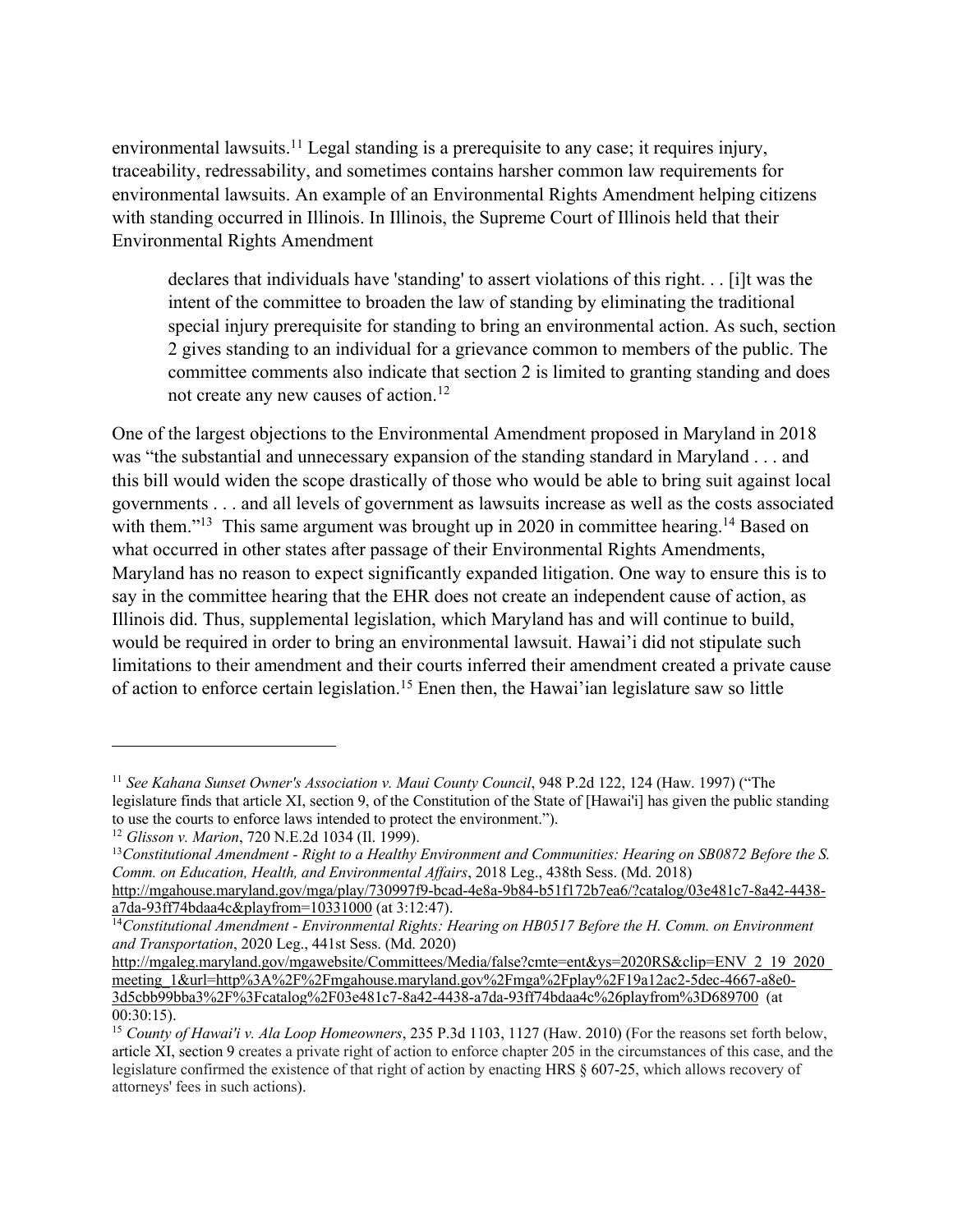increase in litigation that they chose to promulgate an act that facilitated more lawsuits by obtaining attorneys' fees against private parties in certain circumstances. 16

It is unclear exactly how the EHR would interact with the Maryland Environmental Standing Act and the common law of Maryland. However, if the EHR does help facilitate standing, an influx of litigation is not expected, as evidenced by Hawai'i and Illinois.

#### **FAQ 3: How would the EHR be used to ensure environmental justice? Answer:**

Since the EHR clarifies that clean air, land, and water is an inherent right of all citizens, actions with disproportionate environmental impacts should come under stricter scrutiny.17 For example, Pennsylvania's Environmental Rights Amendment's trusteeship provision, which is similar to Maryland's proposed EHR's trusteeship provision, states "as trustee of these resources, the Commonwealth shall conserve and maintain them for the benefit of all the people." In theory, these types of negative rights give all people protection from environmental harms and allow them to assert that right against the government. The language of the Pennsylvania provision "implies that a government failure to protect environmental rights for some people to the same extent it protects those rights for other people would violate the Pennsylvania constitution."<sup>18</sup> The language of the EHR should provide similar protections. Further, the EHR would create legally enforceable obligations for the state, as trustee, and would entitle citizens to hold the state accountable if it fails to act in accordance with those obligations. Citizens will have an easier

<sup>16</sup> *Kahana Sunset Owner's Association v. Maui County Council*, 948 P.2d 122, 124 (Haw. 1997) ("The legislature finds that article XI, section 9, of the Constitution of the State of [Hawai'i] has given the public standing to use the courts to enforce laws intended to protect the environment. However, the legislature finds that the public has rarely used this right and that there have been increasing numbers of after-the-fact permits for illegal private development. Although the legislature notes that some government agencies are having difficulty with the full and timely enforcement of permit requirements against private parties, after-the-fact permits are not a desirable form of permit streamlining. For these reasons, the legislature concludes that to improve the implementation of laws to protect health, environmental quality, and natural resources, the impediment of high legal costs must be reduced for public interest groups by allowing the award of attorneys' fees, in cases involving illegal development by private parties."); *County of Hawai'i v. Ala Loop Homeowners*, 235 P.3d 1103, 1127 (Haw. 2010) (citations omitted) (expressed concern that the broad, liberalized standing-to-sue provision in the subject amendment will encourage a flood of lawsuits. The report noted that the experience to date in Hawai'i with the provision, as well as that in other states (such as Illinois) with similar provisions, did not justify those concerns).

<sup>17</sup> Barry E. Hill, *Time for a New Age of Enlightenment for U.S. Environmental Law and Policy: Where do we go from Here?*, 49 ENVTL. L. REP. NEWS & ANALYSIS 10362, 10383 (2019) ("An environmental rights amendment is essentially an additional tool in the proverbial toolbox that can be utilized to ensure environmental justice for all by not only affected individuals and communities, but also by federal, state, and local environmental regulatory agencies in their decisionmaking processes").

<sup>18</sup> Neil A.F. Popovic, *Pursuing Environmental Justice with International Human Rights and State Constitutions*, 15 STAN. ENVTL. L.J. 338*,* 360-61 (1996).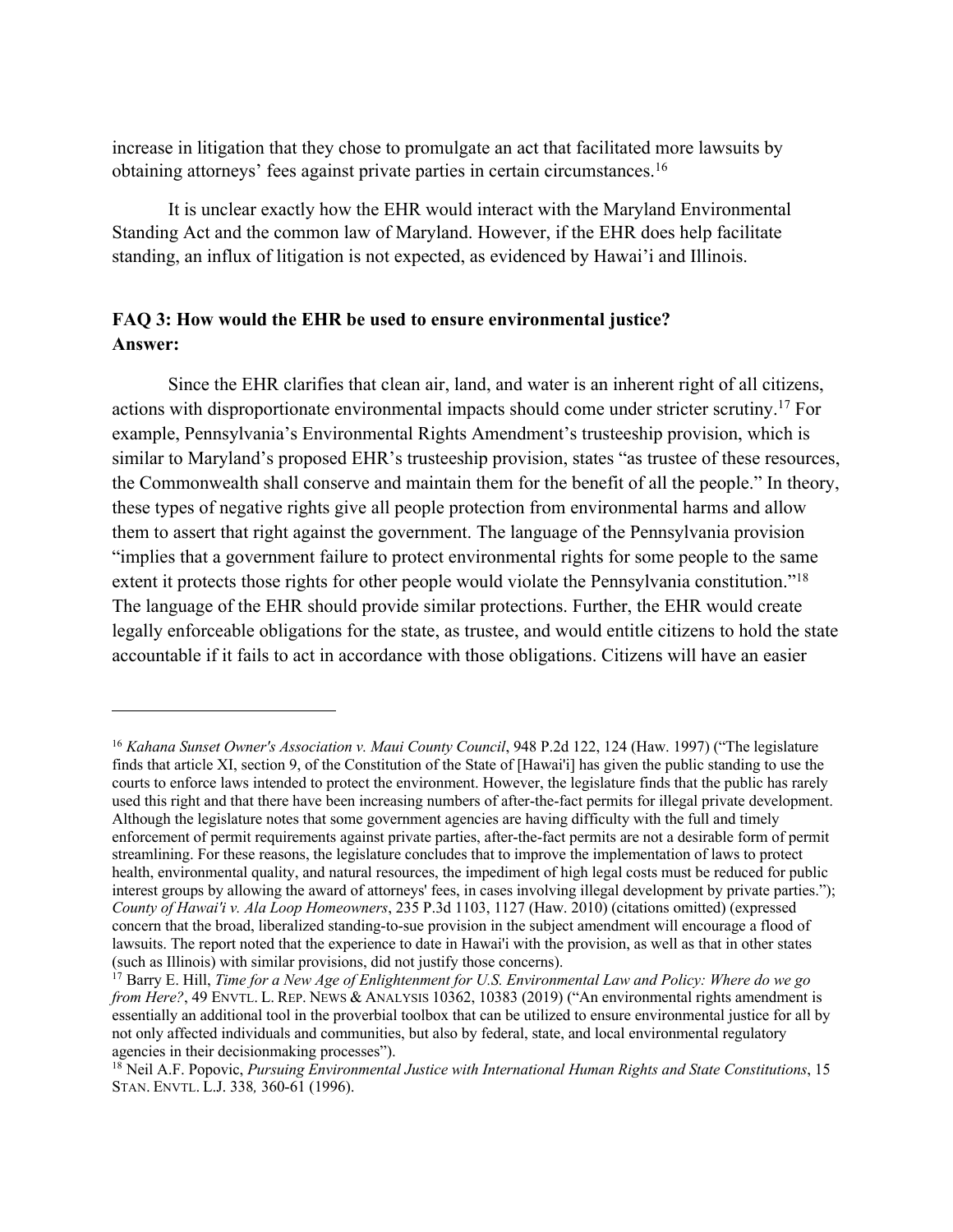time holding the state accountable for disproportionate impacts that cause some people to have worse air, land, and water than the rest of the citizens.

The EHR would work best to promote environmental justice if it was coupled with supporting legislation. While the EHR establishes state trust obligations and a fundamental right to a healthful environment for the general public, an environmental justice bill would be focused on the most disadvantaged communities, and, therefore, most effective at tackling environmental injustice. For instance, an environmental justice bill could specifically target cumulative impacts or otherwise lawfully permitted emissions that, in the aggregate, build up and tend to disproportionately impact low income and minority communities.<sup>19</sup> The proposed constitutional amendment is broad in scope and secures a general right; it is unlikely that it alone would cover specific issues such as cumulative impacts, which are environmental impacts produced incrementally by a collective of individual parties acting in compliance with permit obligations and the law. Therefore, while the constitutional amendment secures a right to a healthful environment for all persons, supporting legislation will likely be required to achieve specific environmental justice goals. To this end, an EHR would form a basis for complimentary environmental legislation, as it did in Pennsylvania.20

#### **FAQ 4: Would the EHR address the issue of climate change or cumulative impact? Answer:**

It depends upon how the Courts interpret the EHR. The first method of analysis a court uses with contested language is to look to the plain meaning. The EHR specifically includes a "stable climate" in the language of the EHR, which indicates that climate change is included under the protections of the EHR. Additionally, in the context of the EHR's expansion of Maryland's public trust obligations, the right to a stable climate emboldens the State to take further action on climate change adaptation and mitigation.<sup>21</sup> This was seen very recently when Rhode Island utilized their Environmental Rights Amendment to take on twenty-one oil and gas companies and hold them liable for "causing climate change impacts that adversely affected the

<sup>19</sup> Isaac Kort-Meade, *State Sponsored Environmental Justice: New Jersey's Cumulative Impacts Act*, ARIZONA STATE UNIVERSITY LAW JOURNAL FOR SOCIAL JUSTICE, https://lawjournalforsocialjustice.com/2020/10/18/statesponsored-environmental-justice-new-jerseys-cumulative-impacts-act/ (last visited Jan. 8, 2021).

<sup>20</sup>*Commonwealth v. Parker White Metal Co.*, 515 A.2d 1358 (Pa. 1986).

<sup>21</sup> *See* Robin Kundis Craig, *Adapting to Climate Change: The Potential Role of State Common-Law Public Trust Doctrines*, 34 VT. L. REV. 781 850–52 (2010).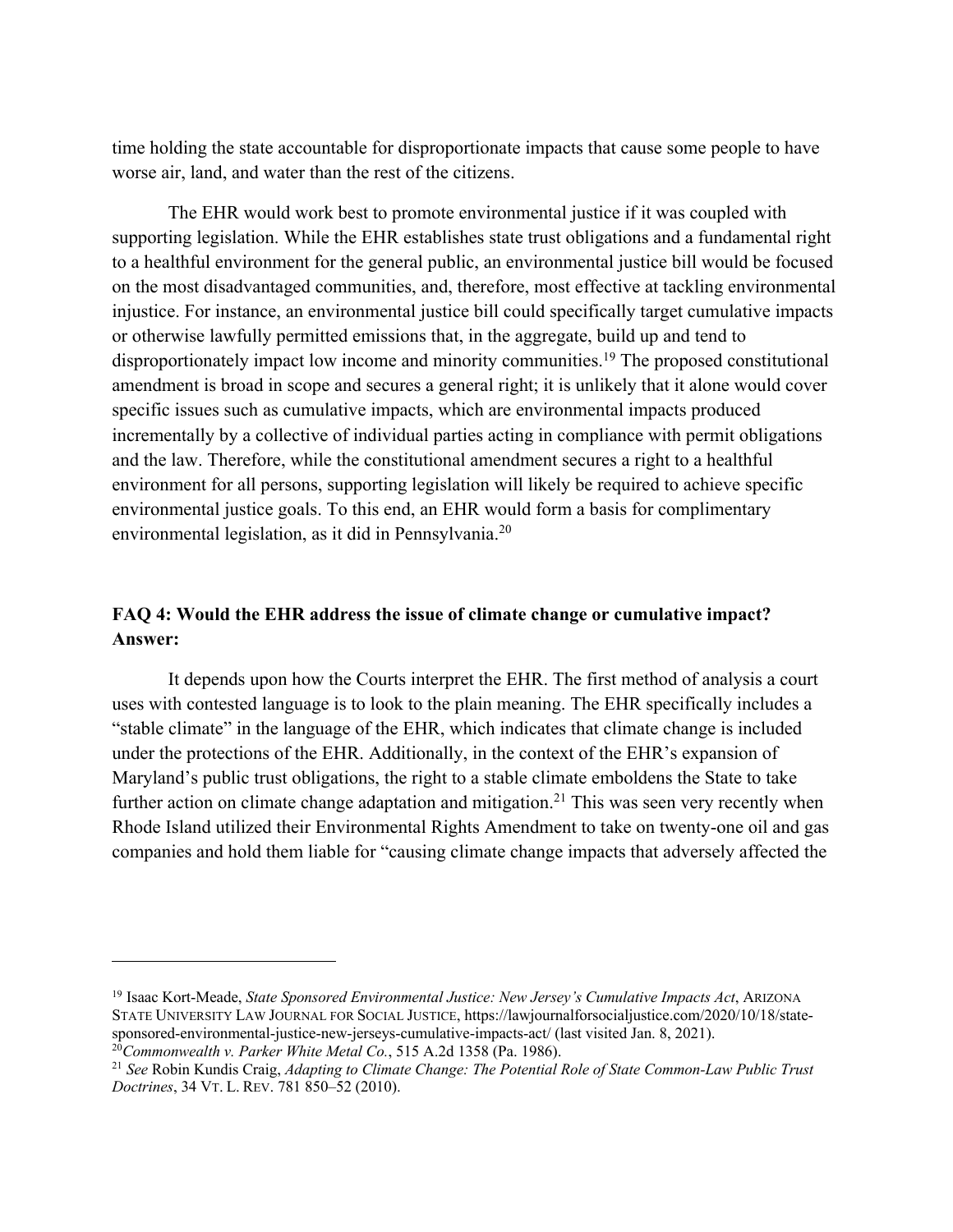state's natural resources, as well as the rights of its inhabitants' access to and use of those natural resources in violation of the state's Environmental Rights Amendment."22

Further, extending the right to a healthful environment "for future generations" recognizes the detrimental long-term, cumulative effects of numerous pollution sources.<sup>23</sup> By ensuring the state must consider future generations, the EHR would further emphasize the necessity of assessing the cumulative impacts of State actions over time.<sup>24</sup> Addressing cumulative impacts is imperative because MEPA only requires consideration of cumulative impacts for a narrow set of circumstances. <sup>25</sup> Most state actions (and all local actions) affecting the environment do not require a MEPA environmental analysis. Thus MEPA does not sufficiently address cumulative impact analysis.<sup>26</sup> Additionally, many current federal and state administered permitting schemes fail to fully consider pollution from a combination of different sources (non-point source pollution).<sup>27</sup> Even when a permitting scheme establishes a certain threshold of pollution for individual sources, it can fail to adequately account for multiple polluting sources in a small geographic area that all fall below the pollution threshold but nonetheless aggregate to create a high concentration of pollution. The EHR could force the state to consider the aggregate environmental effects of issuing certain permits in a way that no existing regulations or laws require. The EHR would promote and help facilitate the promulgation of cumulative impact and other environmental bills. The EHR is also meant to act as a backstop for when existing legislation fails to fully address adverse environmental effects. Therefore, if cumulative impacts are detrimentally affecting a community, and existing environmental legislation does not adequately solve the problem, the EHR can bolder existing legislative frameworks and provide a basis for future environmental legislation.

<sup>22</sup> Barry E. Hill, *Environmental Rights, Public Trust, and Public Nuisance: Addressing Climate Injustices Through State Climate Liability Litigation*, 50 ELR 11022, fn 4 (2020).

<sup>23</sup> *Gardner v. N.J. Pinelands Comm'n*, 593 A.2d 251, 258 (N.J. 1991).

<sup>24</sup> *See* Michelle Bryan Mudd, *A Constant and Difficult Task: Making Local Land Use Decisions in States With a Constitutional Right to a Healthful Environment*, 38 ECOLOGY L.Q. 1, 42–43 (2011).

<sup>&</sup>lt;sup>25</sup>11 COMAR ch. 8, § 3 (A-B). MEPA applies only to "Proposed State Actions", that significantly affect the environment. "Proposed State action" is defined in the Natural Resources Article, §1-301(c) as "requests for legislative appropriations or other legislative actions that will alter the quality of the air, land or water resources. It does not include a request for an appropriation or other action with respect to the rehabilitation or maintenance of existing secondary roads." The Act requires environmental effects reports only in connection with requests for legislative appropriations or legislative actions that "significantly affecting the environment, natural as well as socioeconomic and historic."

<sup>26</sup> *See Pitman v. Washington Suburban Sanitary Commission*, 368 A.2d 473 (Md. 1977); *Mayor & City Council of Baltimore v. State*, 281 Md. 217 (Md. 1977); *Leatherbury v. Peters*, 332 A.2d 41 (Md. 1975).

<sup>27</sup> *See e.g.* Steven P. Lipowski, *In Search of Further Regulation of Cattle Under the Clean Water Act: Cattle as Point Sources After Oregon Natural Desert Association*, 6 WIS. ENVTL. L.J. 167, 172 (1999) (The court stated that the CWA clearly does not pertain to non-point sources, and thus cattle grazing activities here are outside the purview of the CWA).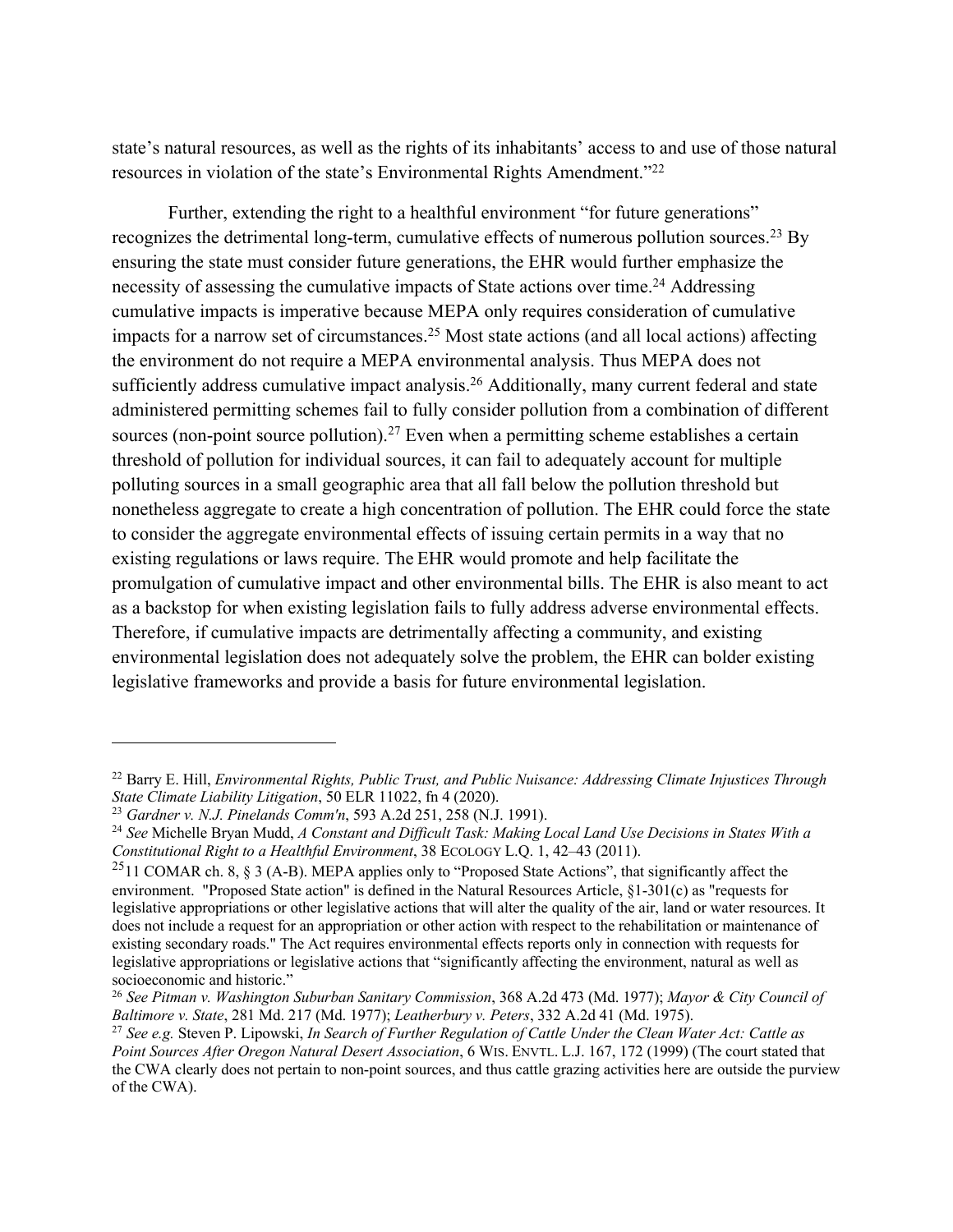States with Environmental Rights Amendments have extended their citizens the most environmental protections by supplementing their general constitutional environmental rights with more targeted pieces of legislation. New Jersey recently passed a cumulative impacts bill that targets the cumulative effects of all permitted facilities on burdened communities (defined as those communities in the bottom  $33\%$  for state median annual household income).<sup>28</sup> New Jersey's Cumulative Impacts Statute is specifically geared towards preventing additional polluting facilities from moving into already burdened communities. It even touches those facilities that plan to comply with permit obligations because each polluting facility, though they may be complying with laws and permits, may contribute enough pollution, in the aggregate, to overburden the surrounding community. The level of sophistication, detail, and specificity required for an environmental justice bill like the one passed in New Jersey would be difficult to replicate without an EHR to rely on, like the one proposed in Maryland. It is imperative that supplemental legislation be passed to work with the EHR and fully address the effects of cumulative impacts.

#### **FAQ 5: How do State and local governments benefit from the EHR?29 Answer:**

Environmental Rights Amendments often provide tangential support weighing in favor of protecting the environment and illustrating that the people have elevated environmental protection to a constitutional level. In other states with Environmental Rights Amendments, this proposition helped state and local governments prosecute  $air^{30}$ , waste<sup>31</sup>, and water<sup>32</sup> pollution and

<sup>28</sup> *See* S.B. 232 (N.J. 2020).

<sup>29</sup> In 2020, committee members asked how this will affect local governments. *Constitutional Amendment - Right to a Healthy Environment and Communities: Hearing on HB0517 Before the H. Comm. on Environment and Transportation*, 2020 Leg., 441st Sess. (Md. 2020)

http://mgaleg.maryland.gov/mgawebsite/Committees/Media/false?cmte=ent&ys=2020RS&clip=ENV\_2\_19\_2020\_ meeting\_1&url=http%3A%2F%2Fmgahouse.maryland.gov%2Fmga%2Fplay%2F19a12ac2-5dec-4667-a8e0- 3d5cbb99bba3%2F%3Fcatalog%2F03e481c7-8a42-4438-a7da-93ff74bdaa4c%26playfrom%3D689700.

<sup>30</sup> *Commonwealth Dep't of Environmental Resources v. Locust Point Quarries*, 396 A.2d 1205 (Pa. 1979) (Defendant charged for violating the Air Pollution Control Act, however, while witnesses testified to fugitive emissions, the trial court held that DER had failed to prove that the emissions caused or contributed to a condition of air pollution, but the Supreme Court of Pennsylvania held that fugitive emissions are prohibited because the board concluded they cause air pollution and the act forbids them).

<sup>31</sup> *Nat'l Wood Preservers v. Commonwealth Dep't of Envtl. Res.*, 414 A.2d 37 (Pa. 1980) (Pollution on property not caused by owner, DER ordered owner to clean up and the Court affirmed DER's order and that the police power of the state was authorized).

<sup>32</sup> *Meadowlark Farms Inc. v. Illinois Pollution Control Board*, 308 N.E.2d 829 (Il. App. Ct. 1974) (Pollution Control Board found Plaintiff guilty of violating environmental regulations under the EPA, specifically water pollution and contested PCB's power and constitutionality and Court affirmed the Board's decision and power).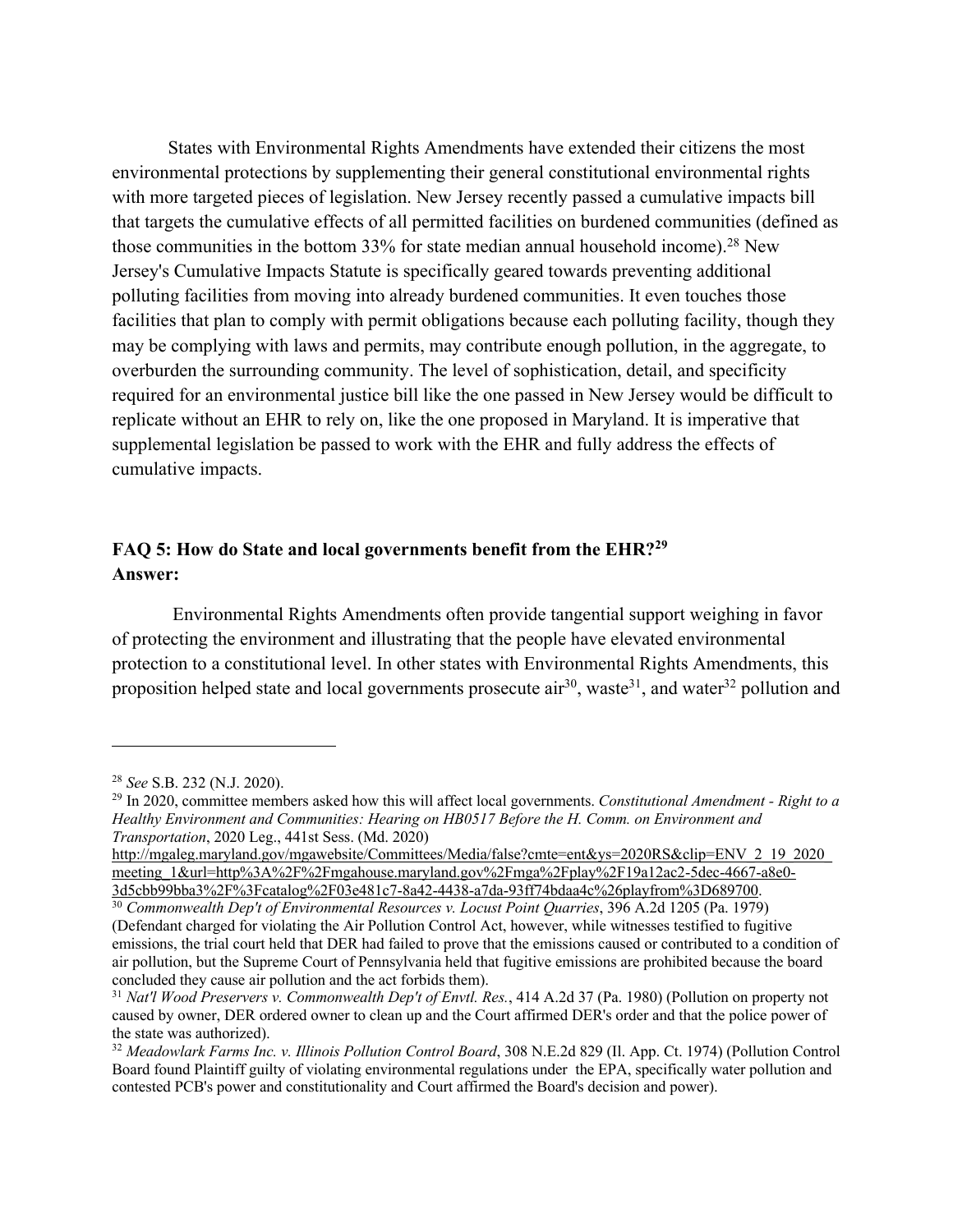win permitting cases<sup>33</sup>. For example, early in Pennsylvania's Environmental Rights Amendment's existence, the state tried to condition a mining permit on a mine company treating the discharge of acid mine drainage from not only the owner's mine but also from an adjacent mine not owned by the permittee.<sup>34</sup> The Court, utilizing the recently enacted amendment, recognized that the people had raised the environment to a constitutional level, and the Supreme Court of Pennsylvania approved the permit prerequisites.<sup>35</sup>

These types of amendments have additional benefits for local governments. The EHR would encourage and facilitate better long term environmental and land use planning and could further embolden local government to incorporate sustainable development principles into city planning.36 The EHR could also help local governments protect their citizens from disproportionate impacts and address environmental justice problems.<sup>37</sup>

#### **FAQ 6: What does the EHR mean when it says everyone has a right to a healthful environment, including clean air, water and land, a stable climate? Answer:**

The EHR's plain text defines a "healthful environment" as clean air, water, land, and a stable climate. In the context of Illinois' green amendment, courts have interpreted "healthful" to refer to the relationship between the environment and human health.<sup>38</sup> This reading is bolstered by the second paragraph of the EHR, which obligates the State to ensure this right "for the benefit of the people." Thus, the EHR establishes clean air, water and land, and a stable climate

<sup>33</sup> *Commonwealth v. Harmar Coal Co.*, 306 A.2d 308 (Pa. 1973) (Coal mine owner requested a discharge permit from the Sanitary Water Board and the Board conditioned the permit on the mine company treating the discharge of acid mine drainage from an adjacent mine (due to worry that it could collapse into the mine in question and kill minors) and treat all the discharge from its own mine, which the court affirmed); *Tri-County Landfill Co. v. Illinois Pollution Control Board*, 353 N.E.2d 316 (Il. App. Ct. 1976) (Landfill found to be polluting into a water source within their property. Landfill contested the water body falling within "Waters of the State" since it was not public property nor factually navigable. Defendants also contended that the Board and IEPA were estopped from asserting and pursuing violations of the Act since the landfill was previously approved, however, the Court specifically prohibited estoppel because that would interfere with the people's constitutional right to a healthful environment). <sup>34</sup> *Commonwealth v. Harmar Coal Co.*, 306 A.2d 308 (Pa. 1973).

<sup>35</sup> *Id.*

<sup>36</sup> Michelle Bryan Mudd, *A "Constant and Difficult Task": Making Local Land Use Decisions in States with a Constitutional Right to a Healthful Environment*, 38 ECGLQ 1, 38-40 (2011).

<sup>37</sup> Barry E. Hill, *Time for a New Age of Enlightenment for U.S. Environmental Law and Policy: Where do we go from Here?*, 49 ENVTL. L. REP. NEWS & ANALYSIS 10362, 10383 (2019) ("An environmental rights amendment is essentially an additional tool in the proverbial toolbox that can be utilized to ensure environmental justice for all by not only affected individuals and communities, but also by federal, state, and local environmental regulatory agencies in their decisionmaking processes").

<sup>38</sup> *See Glisson v. Marion*, 720 N.E.2d 1034 (Il. 1999).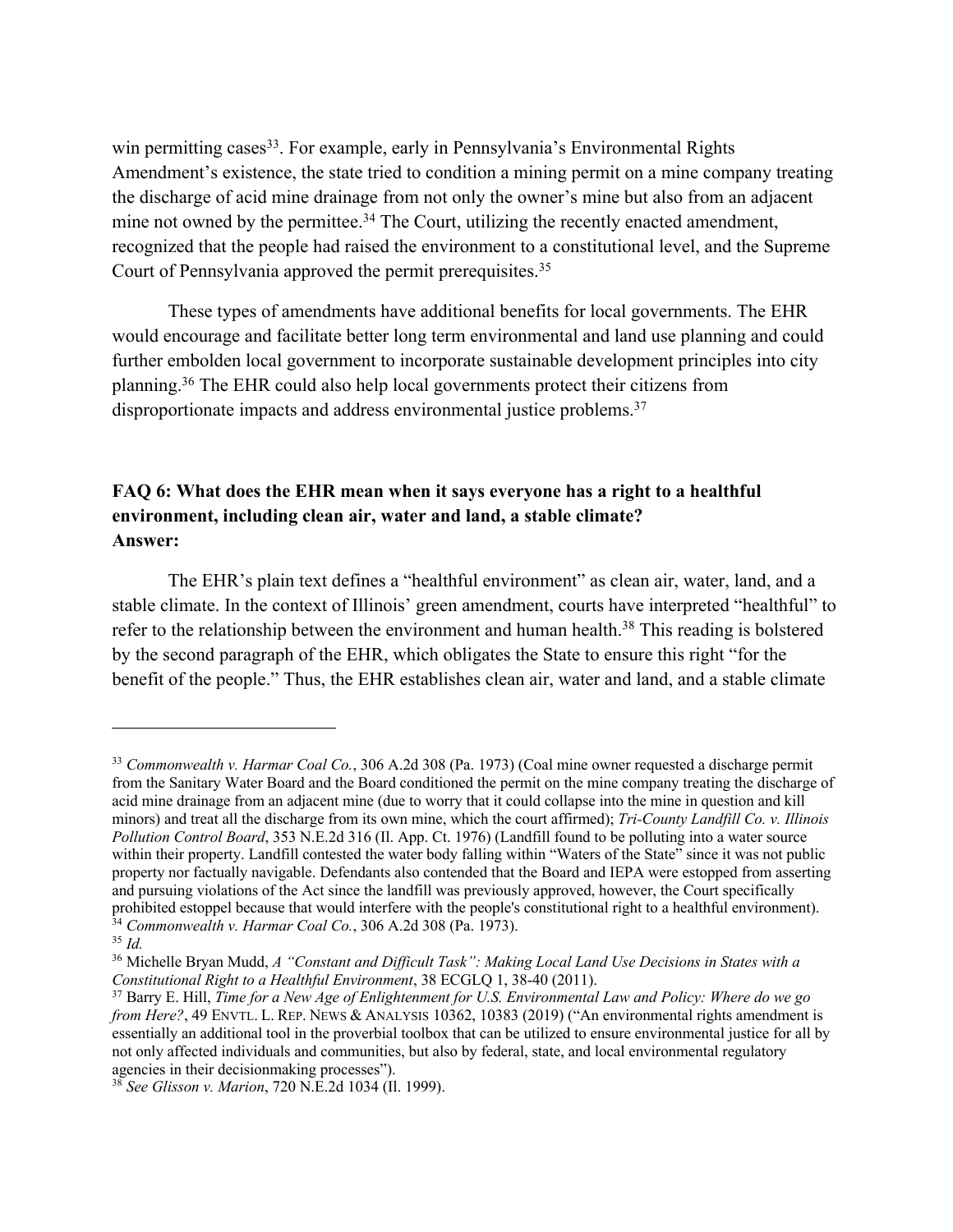as the baseline standard of environmental quality in order to facilitate a minimum decency in standard of living to all current and future Marylanders.

Beyond its plain meaning, there is no specific definition for "clean". The term "clean" will not set a numerical value on amounts any person or company can pollute. Legislators asked the same questions in 2018 and 2019, voicing worry that it would leave deciding the definitions up to the courts.<sup>39</sup> Yet, "it is emphatically the province and duty of the judicial department to say what the law is. Those who apply the rule to particular cases, must of necessity expound and interpret that rule."40 Constitutions usually do not proscribe definitions and strict language, rather constitutional text is often left intentionally broad. For example, what is cruel and unusual punishment? Due process of the law? In Maryland, Article 6 of the Declaration of Rights dictates the imperative right to establish a new government, but only "when the ends of government are perverted, and public liberty manifestly endangered, and all other means of redress are ineffectual."<sup>41</sup> What are the "ends" of government? When are they "perverted"? When is the public liberty "manifestly endangered"? Constitutional provisions are purposefully broad, so that the provision can stand the test of time and change, as necessary, with the times.<sup>42</sup> "Clean" may very well need to be more strictly construed in the future as the effects of climate change worsen.

http://mgahouse.maryland.gov/mga/play/730997f9-bcad-4e8a-9b84-b51f172b7ea6/?catalog/03e481c7-8a42-4438 a7da-93ff74bdaa4c&playfrom=10331000 (at 3:10:38); *Constitutional Amendment - Environmental Rights: Hearing on HB0472 Before the H. Comm. on Environment and Transportation*, 2019 Leg., 440th Sess. (Md. 2019) http://mgaleg.maryland.gov/mgawebsite/Committees/Media/false?cmte=ent&ys=2019RS&clip=ENV\_2\_20\_2019\_ meeting\_1&url=http%3A%2F%2Fmgahouse.maryland.gov%2Fmga%2Fplay%2Fd4bc37a6-49fb-420e-97b2d1ab16360543%2F%3Fcatalog%2F03e481c7-8a42-4438-a7da-93ff74bdaa4c%26playfrom%3D10676000 (at 03:26:30).

<sup>39</sup> *Constitutional Amendment - Right to a Healthy Environment and Communities: Hearing on SB0872 Before the S. Comm. on Education, Health, and Environmental Affairs*, 2018 Leg., 438th Sess. (Md. 2018)

<sup>40</sup> *Marbury v. Madison*, 5 U.S. (1 Cr.) 137, 177 (1803).

<sup>41</sup> Md. Dec. of Rights art. 6.

<sup>42</sup> *See generally* Jack M. Balkin, Symposium: *Jack Balkin's Constitutional Text and Principle: Nine Perspectives on Living Originalism*, 2012 U. ILL. L. REV. 815 (2012).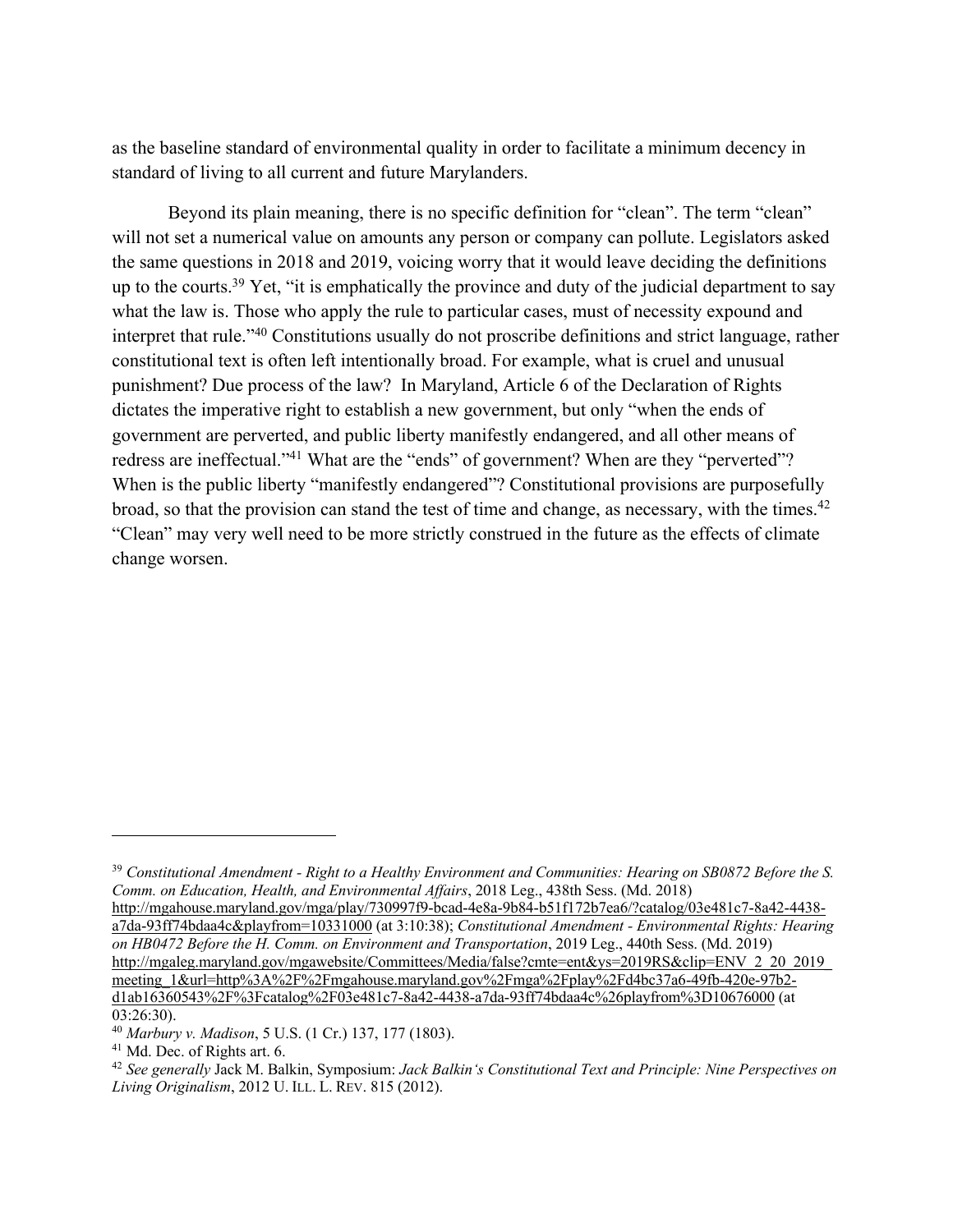### **FAQ 7: Don't Marylanders have those rights anyway?43 Answer:**

Past committee members have questioned the need for a green amendment when courts already have the ability to provide injunctive relief to protect human health. <sup>44</sup> They further asserted that Maryland has already taken many environmental steps including promoting offshore wind, banning fracking and offshore oil drilling, all without a constitutional amendment. They also asserted that the EHR "is completely unnecessary," especially compared to Pennsylvania who has an amendment, yet has done none of the above. <sup>45</sup> Maryland does not confer to the people the right to a clean and healthful environment. Contrary to popular belief, environmental regulation typically does not demand a clean environment. Rather, pollution control regulations and permitting schemes are "permissions to pollute" and allows environmental pollution up to a certain point.<sup>46</sup> Although current environmental laws are intended to prevent the degradation or facilitate the restoration of natural resources, they do not set a basic minimum standard for achieving and maintaining a healthful environment. Nothing besides a constitutional amendment can actually guarantee a right to a healthful environment in such a powerful and longlisting way.

http://mgaleg.maryland.gov/mgawebsite/Committees/Media/false?cmte=ent&ys=2019RS&clip=ENV\_2\_20\_2019\_ meeting\_1&url=http%3A%2F%2Fmgahouse.maryland.gov%2Fmga%2Fplay%2Fd4bc37a6-49fb-420e-97b2 d1ab16360543%2F%3Fcatalog%2F03e481c7-8a42-4438-a7da-93ff74bdaa4c%26playfrom%3D10676000 (at 03:35:30); *Constitutional Amendment - Right to a Healthy Environment and Communities: Hearing on HB0517 Before the H. Comm. on Environment and Transportation*, 2020 Leg., 441st Sess. (Md. 2020)

http://mgaleg.maryland.gov/mgawebsite/Committees/Media/false?cmte=ent&ys=2020RS&clip=ENV\_2\_19\_2020\_ meeting\_1&url=http%3A%2F%2Fmgahouse.maryland.gov%2Fmga%2Fplay%2F19a12ac2-5dec-4667-a8e0- 3d5cbb99bba3%2F%3Fcatalog%2F03e481c7-8a42-4438-a7da-93ff74bdaa4c%26playfrom%3D689700 (at 00:39:20).

<sup>&</sup>lt;sup>43</sup> In 2019, legislators asked if MDE already had the right/authority to protect the environment and asked again in 2020. *Constitutional Amendment - Environmental Rights: Hearing on HB0472 Before the H. Comm. on Environment and Transportation*, 2019 Leg., 440th Sess. (Md. 2019)

<sup>44</sup> Injunctive Relief "is a remedy which restrains a party from doing certain acts or requires a party to act in a certain way." LEGAL INFORMATION INSTITUTE, *Injunctive Relief*, https://www.law.cornell.edu/wex/injunctive\_relief (last visited Jan. 8, 2021).

<sup>45</sup> *Constitutional Amendment - Right to a Healthy Environment and Communities: Hearing on HB0517 Before the H. Comm. on Environment and Transportation*, 2020 Leg., 441st Sess. (Md. 2020)

http://mgaleg.maryland.gov/mgawebsite/Committees/Media/false?cmte=ent&ys=2020RS&clip=ENV\_2\_19\_2020\_ meeting\_1&url=http%3A%2F%2Fmgahouse.maryland.gov%2Fmga%2Fplay%2F19a12ac2-5dec-4667-a8e0- 3d5cbb99bba3%2F%3Fcatalog%2F03e481c7-8a42-4438-a7da-93ff74bdaa4c%26playfrom%3D689700 (at 00:39:20).

<sup>46</sup> *See* Andrew P. Morriss & Roger E. Meiners, *Borders and the Environment*, 39 ENVTL. L. 141, 152 (2009) ("In some cases, the polluters may have obtained state permission to pollute, thereby blocking nuisance actions"); E. Donald Elliot, *EPA's Existing Authority to Impose a Carbon "Tax"*, 49 ELR 10919, 10922 (2019) (like governmental permission to broadcast over the public's air, governmental permission to pollute the public's air is a privilege granted by government).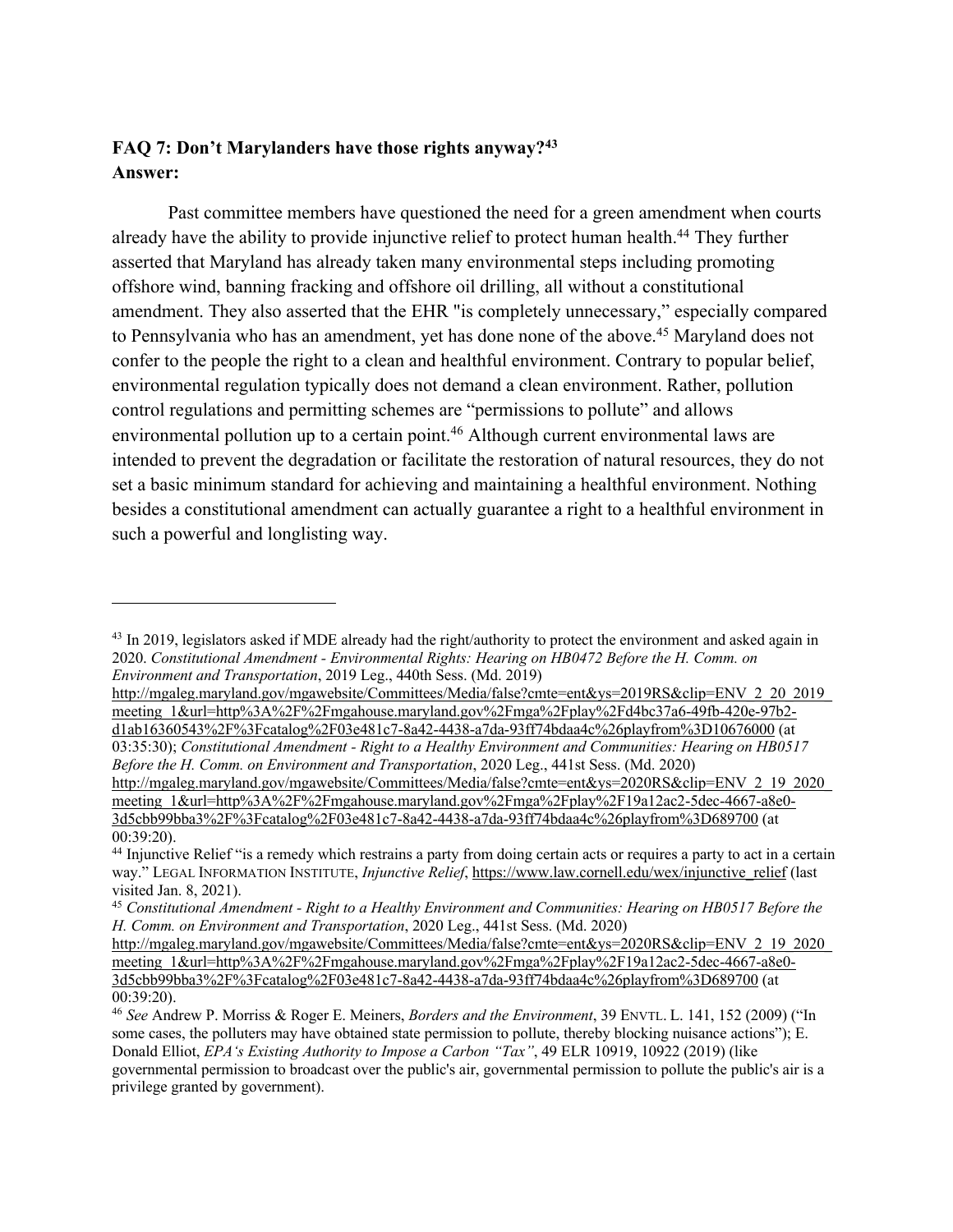#### **FAQ 8: What is the public Trust Doctrine and how will it interact with the EHR? Answer:**

The Public Trust Doctrine is a legal doctrine providing that the state holds certain lands and resources in a trust for the benefit of the public. Essentially, this doctrine places certain limitations on private uses of public trust lands and prohibits the state from engaging in actions contrary to public interest in those lands. In Maryland, this doctrine applies to fish, navigable waterways, and the submerged land beneath navigable waterways.<sup>47</sup> This doctrine is more robust, however, in other states.

The common law Public Trust Doctrine and Maryland's EHR could reinforce each other in a variety of ways. First, it expands the doctrine to cover almost all natural resources. Second, by expanding the doctrine, it also clarifies the scope of Maryland's Trusteeship requirements beyond that of substantive caselaw. The next two paragraphs review how Environment Rights Amendments can interact with the Public Trust Doctrine.

The Public Trust Doctrine and a Constitutional Environmental Right interacted in *People ex. rel. Scott v. Chicago Park District* where, in 1963, the legislature conveyed 194 acres of land submerged under Lake Michigan. The Supreme Court of Illinois chose to rely predominantly on the Public Trust Doctrine and used the EHR supplementarily to show that the public has an interest in "conserving natural resources and in protecting and improving our physical environment" because "[t]he public has become increasingly concerned with dangers to health and life from environmental sources and more sensitive to the value and, frequently, the irreplaceability of natural resources."48

In contrast to Illinois's Environmental Rights Amendment, Maryland's EHR will contain a trusteeship provision, which will likely be treated differently by the courts than the Illinois amendment. Pennsylvania's Environmental Right Amendment contains a trusteeship provision so the Pennsylvania court's treatment might provide some guidance on what to expect. The Pennsylvania Environmental Rights Amendment declares: "As trustee of these resources, the Commonwealth shall conserve and maintain them for the benefit of all the people." In the recent 2016 case *Pennsylvania Environmental Defense Foundation v. Commonwealth*, the Supreme Court of Pennsylvania analyzed the trusteeship provision and held it to mean:

<sup>47</sup> *Dept. of Natural Resources v. Mayor and Council of Ocean City*, 274 Md. 1, 5, 332 A.2d 630, 633 (Md. 1975). *See* Douglas F. Gansler, *Protecting Maryland's Environment: A Holistic Solution*, 40 U. BALT. L. F. 205, 226 (2010).

<sup>48</sup> *People ex. rel. Scott v. Chicago Park District*, 360 N.E.2d 773 (Il. 1976).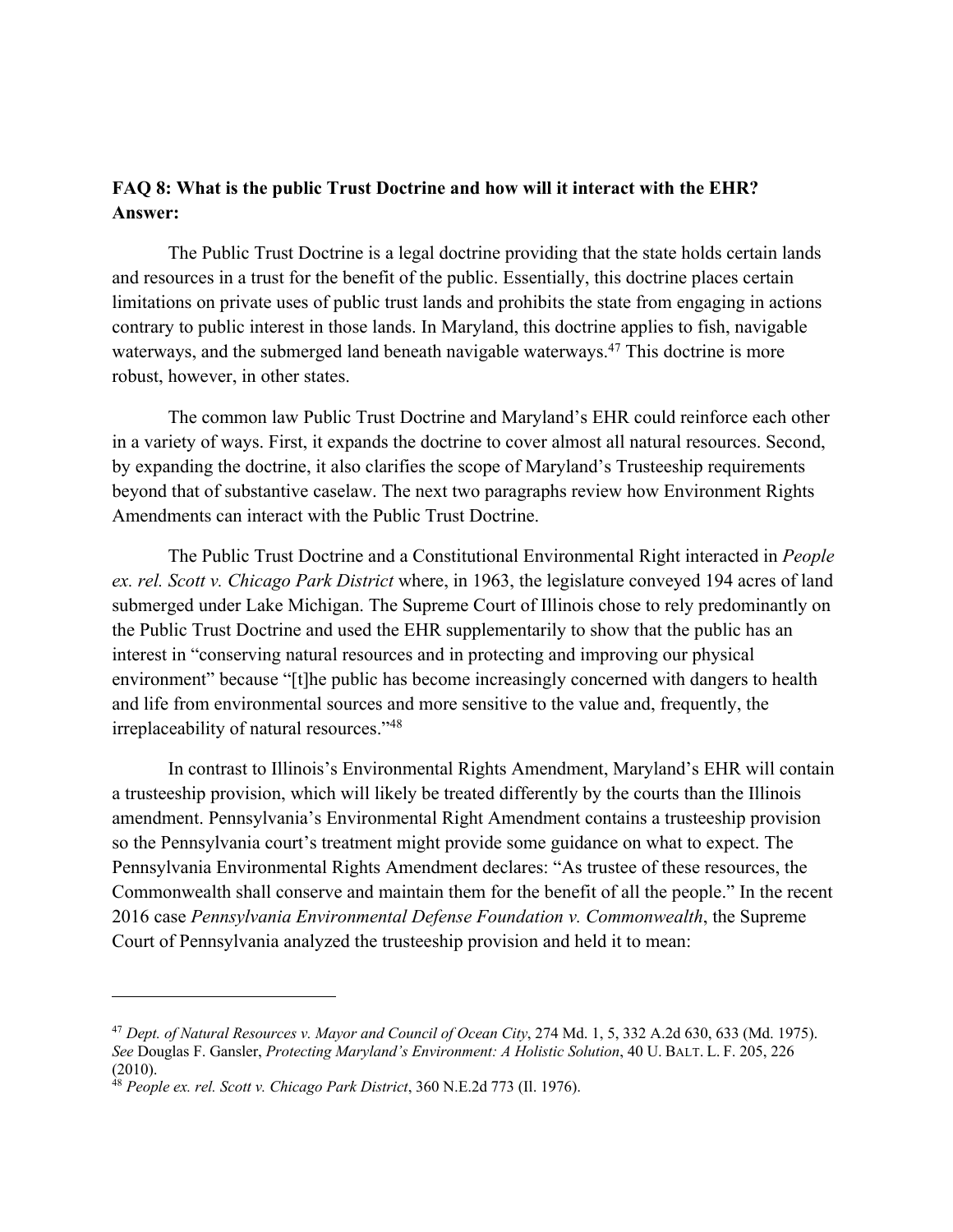As trustee, the Commonwealth is a fiduciary obligated to comply with the terms of the trust and with standards governing a fiduciary's conduct. The explicit terms of the trust require the government to 'conserve and maintain' the corpus of the trust. See Pa. Const. art. I, § 27. The plain meaning of the terms conserve and maintain implicates a duty to prevent and remedy the degradation, diminution, or depletion of our public natural resources. As a fiduciary, the Commonwealth has a duty to act toward the corpus of the trust—the public natural resources—with prudence, loyalty, and impartiality.<sup>49</sup>

In Pennsylvania and likely in Maryland, not only is the trusteeship provision self-executing,<sup>50</sup> but also the trustee responsibilities applied to all three branches of government.<sup>51</sup>

#### **FAQ 9: Why does Maryland need a constitutional amendment, especially if the language is already in MEPA? Answer:**

Existing Maryland law recognizes a strong, substantive right to certain aspects of a healthful environment.<sup>52</sup> An EHR, however, would provide a catchall for when there is a lapse or gap in coverage. For example, there is currently no existing Maryland state law that addresses environmental justice and cumulative impacts.<sup>53</sup> Further, an EHR would bolster existing Maryland laws that do not work well to protect the environment, like the Maryland

<sup>49</sup> *Pa. Envtl. Def. Found. v. Commonwealth*, 161 A.3d 911 (Pa. 2017) (the trusteeship provision of Pennsylvania's environmental rights amendment requires consideration of 3 factors "the Commonwealth, as trustee under Section 27's public trust, should (1) exercise the duty of loyalty by administering the trust solely for the benefit of all the people, including future generations, (2) abide by the duty of impartiality by balancing the interests of all the beneficiaries, including balancing the interests of current versus future generations, and (3) act with prudence by managing the resources with ordinary skill and caution.").

<sup>50</sup> *Pa. Envtl. Def. Found. v. Commonwealth*, 161 A.3d 911 (Pa. 2017).

<sup>51</sup> *Commonwealth v. Parker White Metal Co.*, 515 A.2d 1358 (Pa. 1986).

<sup>52</sup> Maryland's Statutory Code on Environmental and Natural Recourse Laws encompasses much legislation including water pollution, hazardous substances, sanitary facilities, gas and oil drilling, mining, renewable energy requirements, and much more. MD. CODE ANN., Env't & Nat. Res.

<sup>53</sup> *See e.g.* Elizabeth Shwe, *MD. LCV Scorecard Faults Lawmakers on Failure of Bills Addressing Climate Change, Transportation*, MARYLAND MATTERS (Oct. 15, 2020), https://www.marylandmatters.org/2020/08/24/md-needs-anenvironmental-justice-plan-advocates-say/ ("state legislators need to focus on environmental justice issues in the upcoming session, particularly on cumulative impact legislation that would require all environmental permits issued by the state to include an assessment of the potential impacts on surrounding communities. . . Maryland's Commission on Environmental Justice and Sustainable Communities, which has recently received criticism for its ineffectiveness, needs to be 'reimagined' have a stronger mandate and include real voices from impacted communities").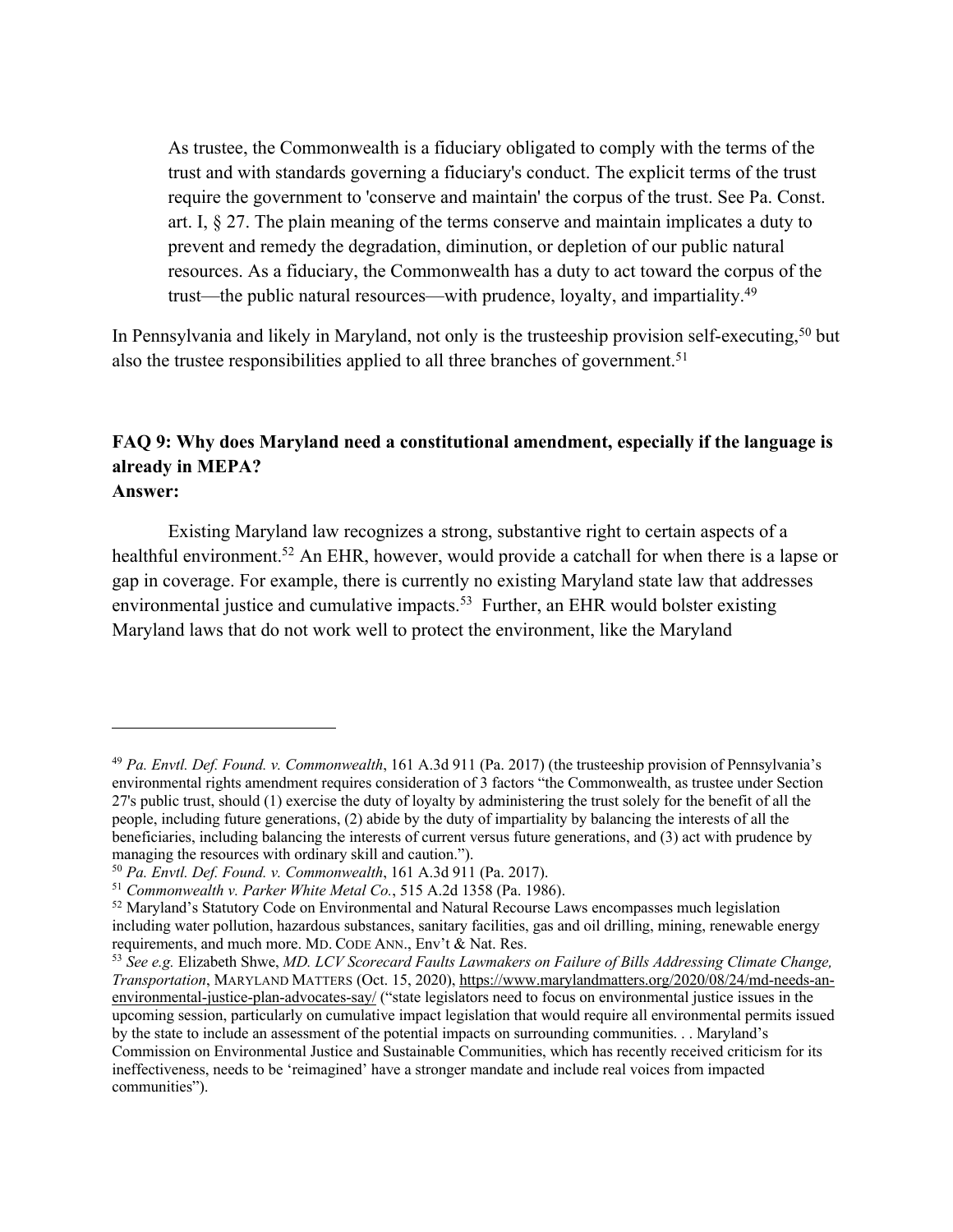Environmental Policy Act (MEPA). MEPA contains language similar to the EHR. 54 Indeed, the Maryland Court of Appeals has endorsed that MEPA confers a "fundamental inalienable right" to a healthful environment and establishes the State as stewards of the environment.<sup>55</sup> However, Maryland courts have also found that MEPA does not establish any substantive or legally actionable obligations upon the state.<sup>56</sup> Further, since Maryland courts have interpreted MEPA's applicability to only a specific set of circumstances,<sup>57</sup> MEPA's judicially recognized<sup>58</sup> substantive requirements do not apply to most State legislative and executive actions. Given MEPA's limited applicability, any rights or governmental obligations the statute recognizes are of limited import.59 Simply put, MEPA's declarations of policy itself do not impose any substantive or legally actional obligations on the state.<sup>60</sup> By giving substantive legal weight to the "fundamental inalienable right" articulated in MEPA and enveloping that right in the Maryland Constitution, the EHR would clarify and expand the scope of the State's environmental policy obligations.<sup>61</sup>

The EHR would also provide necessary guideposts for the adoption and implementation of future environmental law and policy. For example, the EHR could bolster arguments to promulgate more and stronger environmental protections, as it has done in states like Pennsylvania.62 In Pennsylvania, the Solid Waste Management Act was promulgated to help

<sup>54</sup> While MEPA provides that "each person has a fundamental and inalienable right to a healthful environment," this right is undercut by its charging of "each person" rather than just the State government with the "responsibility to contribute to the protection, preservation, and enhancement of the environment." MD. CODE ANN. Nat. Res. § 1– 302(d).

<sup>55</sup> *See Bausch & Lomb, Inc. v. Utica Mutual Insurance Co.*, 625 A.2d 1021 (Md. 1993).

<sup>56</sup> *See* Russell B. Stevenson Jr., *The Maryland Environmental Policy Act: Resurrecting a Tool for Environmental Protection*, 45 ELR 10074, 10078–80 (2015).

<sup>57</sup> *See Pitman v. Washington Suburban Sanitary Commission*, 368 A.2d 473 (Md. 1977); *Mayor & City Council of Baltimore v. State*, 281 Md. 217 (Md. 1977); *Leatherbury v. Peters*, 332 A.2d 41 (Md. 1975).

<sup>58</sup> *See Bausch & Lomb, Inc. v. Utica Mutual Insurance Co.*, 625 A.2d 1021 (Md. 1993).

<sup>59</sup>*See* Russell B. Stevenson Jr., *The Maryland Environmental Policy Act: Resurrecting a Tool for Environmental Protection*, 45 ENVTL. L. REP. 10074, 10076 (2015) (noting how MEPA's narrow applicability deprives it of "beneficial action-forcing effects").

<sup>60</sup> *See* Russell B. Stevenson Jr., *The Maryland Environmental Policy Act: Resurrecting a Tool for Environmental Protection*, 45 ENVTL. L. REP. 10074, 10078–80 (2015).

<sup>&</sup>lt;sup>61</sup> Amending MEPA could fix many of MEPA's insufficiencies, and the EHR could help facilitate MEPA through the legislature. *See* Russell B. Stevenson Jr., *The Maryland Environmental Policy Act: Resurrecting a Tool for Environmental Protection*, 45 ELR 10074, 10078–80 (2015). However, amending MEPA alone will not solve Maryland's environmental problems and will not provide the people of Maryland a right to challenge government actions like the EHR will.

<sup>62</sup>*Commonwealth v. Parker White Metal Co.*, 515 A.2d 1358 (Pa. 1986) ("In declaring sections 606(a) and 606(b) of the Solid Waste Management Act unconstitutional, the lower court has given little, if any, consideration to the strong and fundamental presumption of constitutionality that must attend judicial review of a legislative enactment. That presumption is further strengthened in this case by the explicit purpose of the Act to implement Article I, section 27 of the Pennsylvania Constitution, a remarkable document expressing our citizens' entitlement and 'right to clean air, pure water, and -- to the preservation of the natural, scenic, historic and esthetic values of the environment'").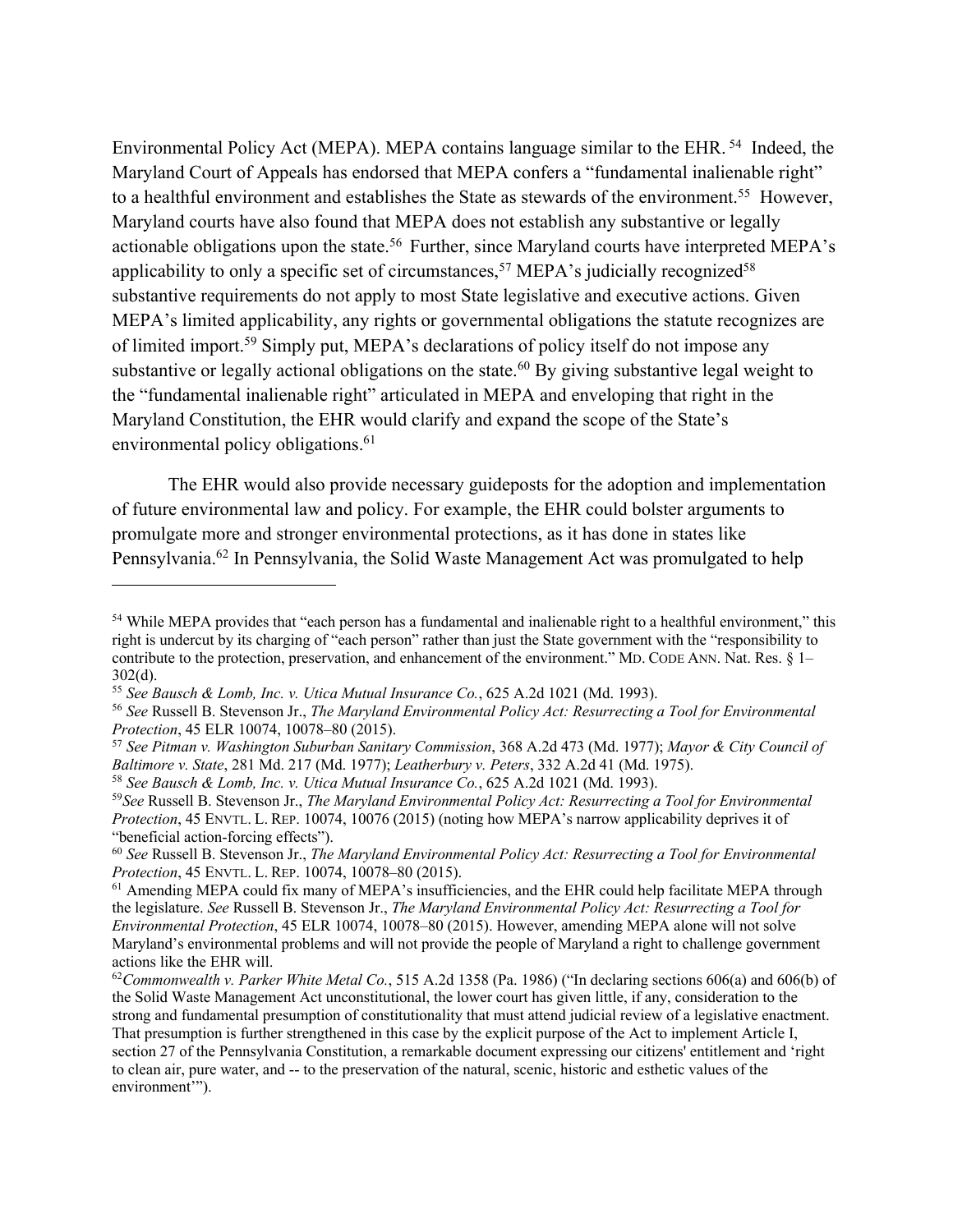implement and further strengthen the purpose of Pennsylvania's ERA.<sup>63</sup> Compared to laws and regulations, amendments are broader in scope and applicability and apply generally to all State actions. Considering the scope of environmental actions authorized by the legislature and undertaken by the executive branch, a constitutional amendment would provide the State greater flexibility in implementing law and policy, given the constant applicability of the EHR. While over time, narrowly crafted legislation could accomplish similar results, a constitutional amendment provides legislative and regulatory accountability without rewriting statutory law or the regulatory code.

Lastly, amendments are more capable of standing the test of time. Unlike a statute, which can be amended with a standard majority of the legislature, a constitutional amendment requires a supermajority in order to be amended. An amendment allows this generation of legislators to more permanently secure distinctly important rights for current and future Marylanders that can protect us for a longer period of time than a statute.

## **FAQ 10: Will the EHR open a "slippery slope of rights"? How is an environmental right different than the right to access to healthcare, or housing, or education? Answer:**

The EHR will not lead to a "slippery slope of rights." Unlike rights concerning access to healthcare, housing, or education, this right would not establish or expand specific entitlements for individual citizens. This is because the right to healthcare, housing, or education is a positive right, a right that requires the government to provide something.<sup>64</sup> Comparatively, an environmental right is similar to the negative rights already existing in the Maryland Bill of Rights like the right to a speedy and fair trial<sup>65</sup> or the prohibition on poll taxes<sup>66</sup>. Negative rights do not expand entitlements or require the government to provide anything, but rather puts limitations on government actions, and prohibit the government from doing certain things.<sup>67</sup> The proposed EHR is a negative right because it imposes substantive limitations on and basic minimum standards for State actions that equally affect the interests of all Marylanders.<sup>68</sup> The

<sup>63</sup> *Id.*

<sup>&</sup>lt;sup>64</sup> Linda R. Monk, *Rights*, PBS, https://www.pbs.org/tpt/constitution-usa-peter-sagal/rights/#.X\_nBCS2z3OQ (last visited Jan. 9, 2021).

<sup>65</sup> MD. DEC. OF RIGHTS art. 19.

<sup>66</sup> MD. DEC. OF RIGHTS art. 15.

<sup>67</sup> Linda R. Monk, *Rights*, PBS, https://www.pbs.org/tpt/constitution-usa-peter-sagal/rights/#.X\_nBCS2z3OQ (last visited Jan. 9, 2021) (They say what government cannot do, not what it must do).

<sup>68</sup> *Id. See* Mary Ellen Cusack, *Judicial Interpretation of State Constitutional Rights to a Healthful Environment, 20* B.C. EVNTL. AFFAIRS L. REV. 173, 200 (noting how courts "appear to agree universally that [environmental rights] provisions do place an obligation on state governments to consider the environmental effects of their decisions") (1993).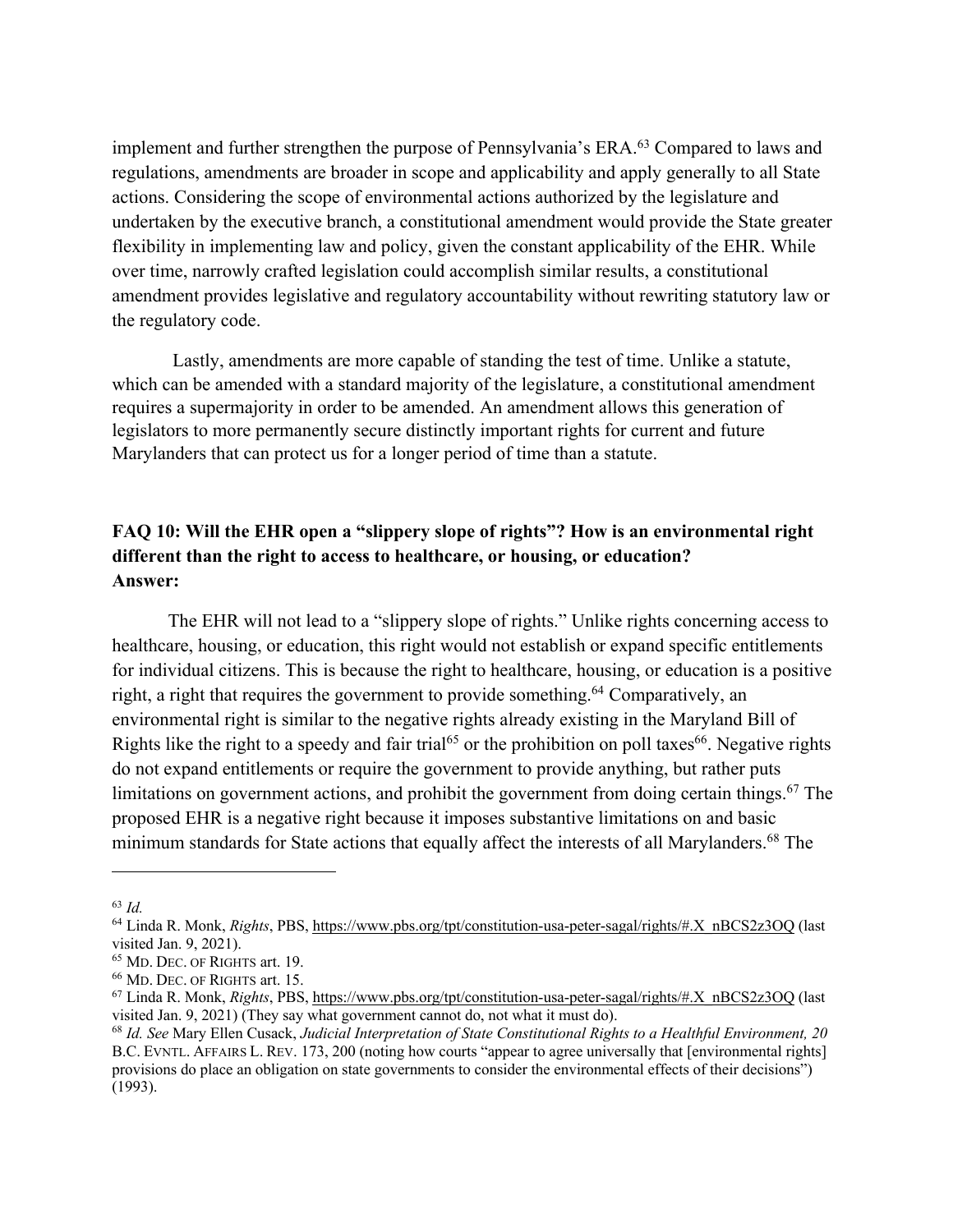EHR is framed to provide general policy guidance to the legislative, executive, and judicial branches. This approach simply recognizes the broad consensus on the importance of maintaining healthful environment rather than constitutionalizing specific policy outcomes, such as expanding healthcare or housing access.<sup>69</sup>

### **FAQ 11: Who would decide between competing values (for example producing clean energy with wind or solar arrays that some believe would destroy the viewshed)?70 Answer:**

Courts make decisions between competing values all the time, that is the role of the judiciary.71 The EHR, however, does not seek to decide between competing environmental values; rather, it seeks to ensure, at a minimum, a basic standard of environmental health. By securing a fundamental right to a clean environment for the general public, the EHR does not seek to establish winners and losers, or even be the deciding factor in circumstances of competing values. The EHR seeks to place minimum obligations on state action, and establish the basic standard of environmental health to which the public is entitled.

http://mgaleg.maryland.gov/mgawebsite/Committees/Media/false?cmte=ent&ys=2019RS&clip=ENV\_2\_20\_2019\_ meeting\_1&url=http%3A%2F%2Fmgahouse.maryland.gov%2Fmga%2Fplay%2Fd4bc37a6-49fb-420e-97b2d1ab16360543%2F%3Fcatalog%2F03e481c7-8a42-4438-a7da-93ff74bdaa4c%26playfrom%3D10676000 (at 03:20:00) (Delegate Barve followed this up by saying the courts should not decide these difficult questions because

<sup>69</sup> *See* Barton H. Thompson Jr., *Environmental Policy and State Constitutions: The Potential Role of Substantive Guidance*, 27 RUTGERS L.J. 863 (1996) (concluding that, by placing greater emphasis on general substantive values rather than detailed [policy] prescriptions, states would avoid constitutional provisions that would undermine public policy).

 $\frac{70}{10}$  A similar type of question was asked at the committee hearing for the Environmental Amendment in 2019 and 2020. In addition to the competing values argument, the questioner coupled the question with wouldn't people want the competing values to be decided by the legislature instead of the courts. *Constitutional Amendment - Environmental Rights: Hearing on HB0472 Before the H. Comm. on Environment and Transportation*, 2019 Leg., 440th Sess. (Md. 2019)

judges are not held accountable since they are not elected to office. However, judges can be held accountable, they can be removed and their decisions can be appealed. They also have enough information with the number of witnesses and amicus briefs get presented at trial and through discovery. Additionally, judges do not have to worry about pandering to the interests of interest groups who could hurt their chances next election if they do not hold a particular way. This is especially important because the strength of industry groups and other powerful entities can sway elections); *Constitutional Amendment - Environmental Rights: Hearing on HB0517 Before the H. Comm. on Environment and Transportation*, 2020 Leg., 441st Sess. (Md. 2020)

http://mgaleg.maryland.gov/mgawebsite/Committees/Media/false?cmte=ent&ys=2020RS&clip=ENV\_2\_19\_2020\_ meeting\_1&url=http%3A%2F%2Fmgahouse.maryland.gov%2Fmga%2Fplay%2F19a12ac2-5dec-4667-a8e0- 3d5cbb99bba3%2F%3Fcatalog%2F03e481c7-8a42-4438-a7da-93ff74bdaa4c%26playfrom%3D689700 (at 00:36:30).

<sup>71</sup> Kathleen Sullivan, *Post-Liberal Judging: The Roles of Categorization and Balancing,* 63 U. COLO. L. REV. 293 (1992).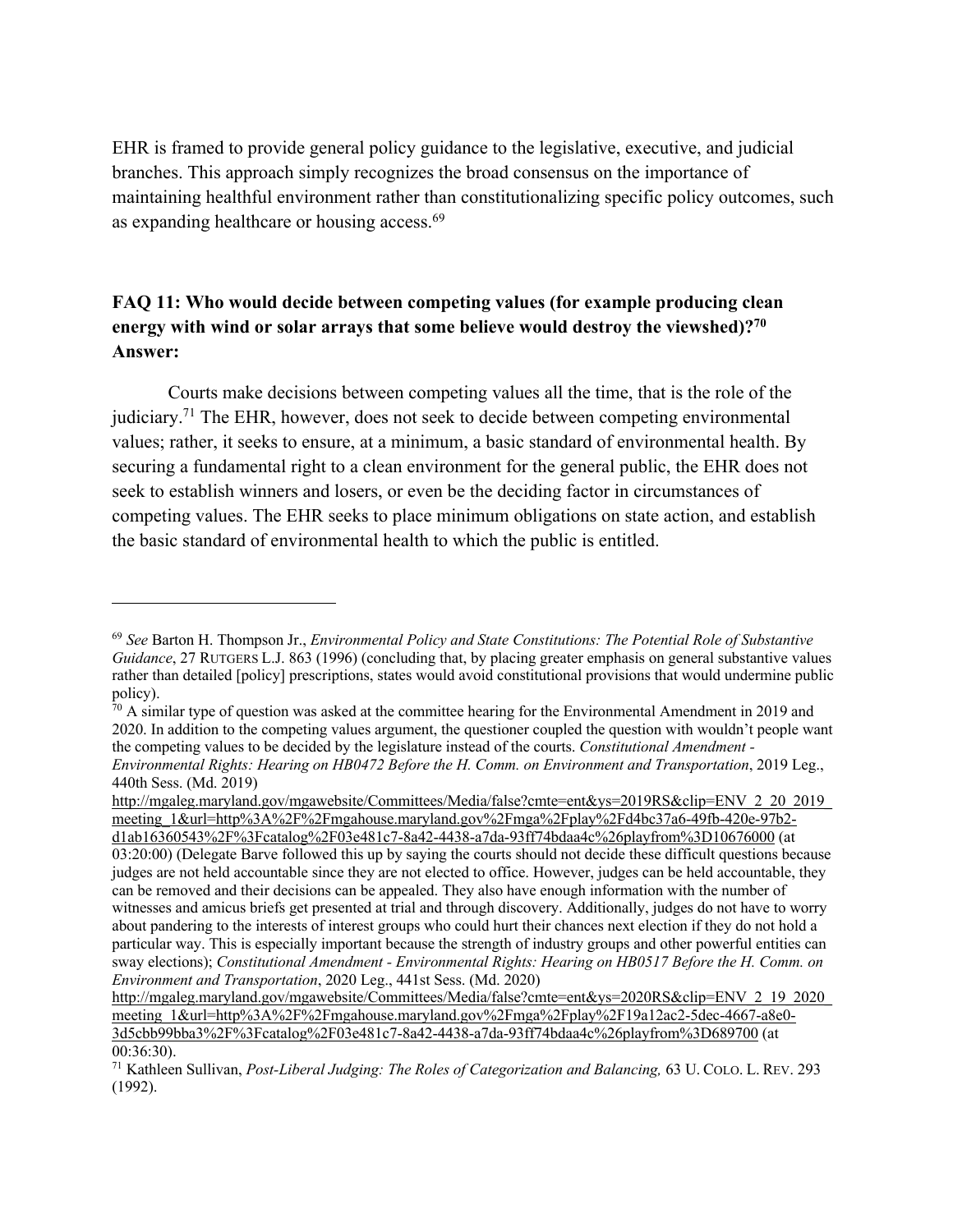#### **FAQ 12: How does a constitutional amendment get passed in Maryland? Answer:**

Under Article XIV of the Maryland Constitution, there are two ways to pass a constitutional amendment. The first requires a  $3/5<sup>th</sup>$  vote from the representatives in both houses of the Maryland legislature. If the EHR receives the requisite  $3/5<sup>th</sup>$  vote in both houses, it must be submitted to the citizens of Maryland for a vote, and must be approved by the majority of citizens who voted. The second method is by constitutional convention, wherein a ballot is sent to the people every twenty years, most recently 2010 and next 2030, to gauge if the citizens want to convene a constitutional convention. If the majority of the electorate votes to call a convention, the General Assembly, at their next session, must facilitate a convention and the delegates participating (equal to the number of representatives in both legislative houses, which represents the respective counties and Baltimore City). If adopted at the convention, the EHR must still be approved by a majority vote from the people of Maryland.

Find Article XIV here: https://msa.maryland.gov/msa/mdmanual/43const/html/14art14.html

## Appendix **HB0082 – 2021**

1.Each person has a fundamental and inalienable right to a healthful environment, including clean air, water and land, a stable climate, and to the preservation, protection, and enhancement of the ecological, scenic, and historic values of the environment.

2.The State has a duty as trustee to protect, preserve and enhance the air, land, water, living and historic resources for the benefit of the people of this State including future generations.<sup>72</sup>

#### **HB0517 - 2020**

Every person has the right to a clean and healthy environment, including the right to clean air; pure water; ecosystems that sustain the State's natural resources, including the waters of the State, air, flora, fauna, climate, and public lands; and the preservation of the natural, healthful, scenic, and historic values of the environment. The bill authorizes the State, a political

 $^{72}$  This language is similar to the existing language in MEPA that states "[a]ll State agencies must conduct their affairs with an awareness that they are stewards of the air, land, water, living and historic resources, and that they have an obligation to protect the environment for the use and enjoyment of this and all future generations." Maryland Environmental Policy Act (MEPA), MD. CODE ANN., Nat Res. §§1-301 to 1-305 (LEXIS 2020).